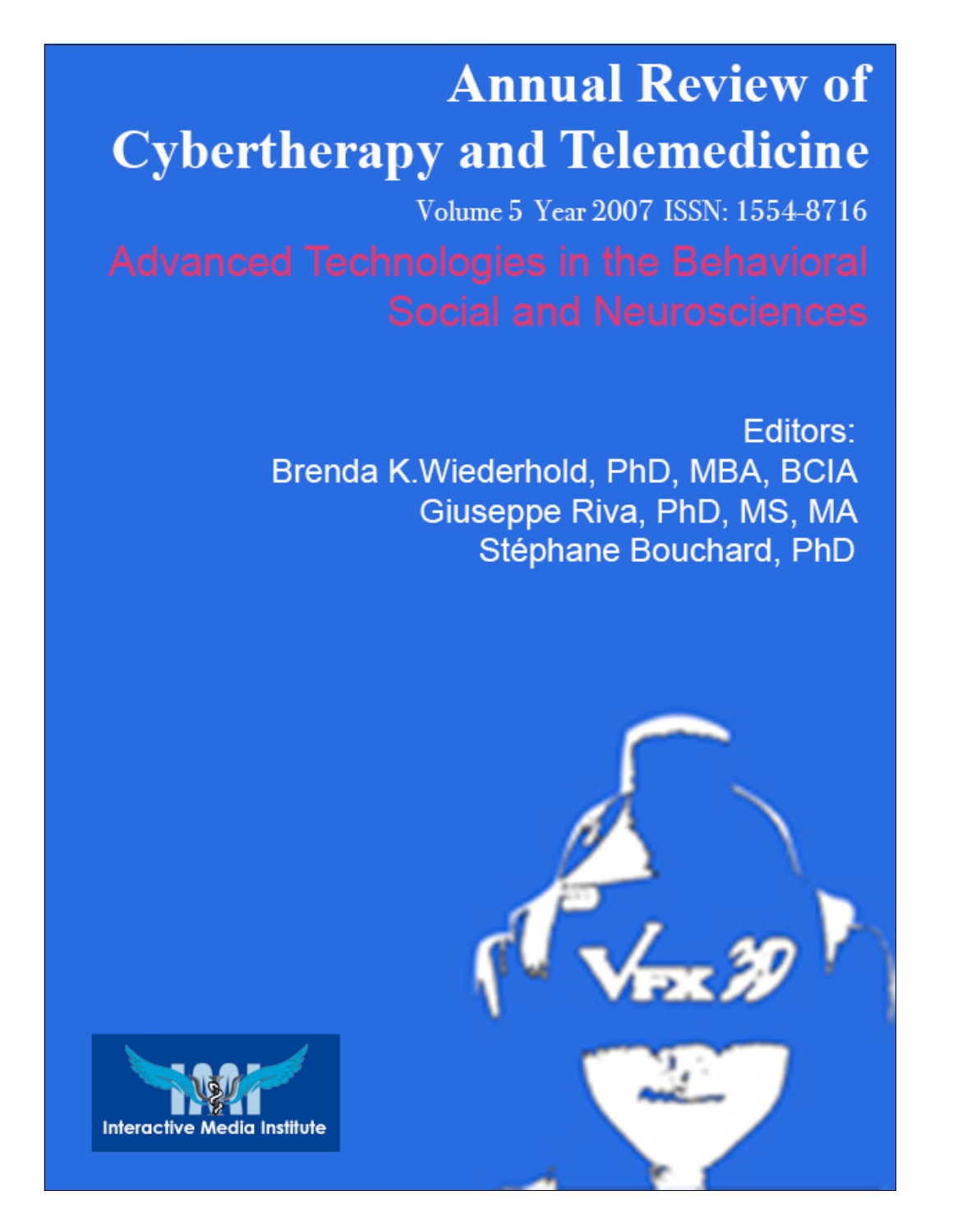# A RELAXING JOURNEY: THE USE OF MOBILE PHONES FOR WELL-BEING IMPROVEMENT

Alessandra Grassi, Ph.D Candidate<sup>1</sup>, Alessandra Preziosa, Ph.D. Candidate<sup>2-3</sup>, Daniela Villani Ph.D Candidate  $^{1-2}$ , Giuseppe Riva, Ph.D.  $^{1-2}$ 

1. Department of Psychology, Catholic University of Milan,

2. Applied Technology for Neuro-Psychology Lab, Istituto Auxologico Italiano, Milan, Italy

3. Department of Psychology, LITA VIALBA, University of Milan, Italy

e-mail: alessandragrassi1981@gmail.com

#### Abstract

The new generation of mobile phones has many additional features -as PDA (Personal Digital Assistant), camera and media player- that make it a potentially powerful tool for cyber-psychology. The aim of this project is to test this potential by analysing the effectiveness of mobile narratives to improve relaxation and reduce anxiety in a sample of commuters.

Mobile narratives, narrated video experienced on mobile phones, are used in this study to perform relaxation exercises aiming at introducing emotional changes in participants, to improve their well-being in everyday life stress situations (Green M. C., Brock T.C., Kaufman G., 2004). The narratives guide the subjects during the exploration of four different areas of a tropical island, proposing different relaxation techniques based both on the "Progressive Muscular Relaxation" protocol (Jacobson, 1938) and the "Authogenic Training" protocol (Schultz, 1977).

The project sample is composed of 120 commuters: college students aged between 20-25 years old (60 female and 60 male), recruited on the Varese-Milano local train (70 minute trip). Specifically, the sample has been randomly assigned to four different conditions: Vnar group: who experienced the mobile narrative on a mobile phone during their daily train trip; Nnar group: who experienced video contents only (the beach of a virtual tropical island) on a mobile phone during their daily train trip; Mp3 group: who experienced only the audio contents (the relaxation exercises only) on an mp3 player during their daily train trip; Ctrl group: a no intervention condition. Each participant was administered State, Trait and Presence questionnaires before and after the experience. In the Vnar condition results show a significant anxiety level decrease ( $p<001$ ) assessed by Stai State questionnaire. No significant differences were found in other conditions. In Vnar condition results show a significant relaxation increase ( $p<001$ ) assessed by Vas questionnaire. No significant differences were found in other conditions.

#### Introduction

The new generation of mobile phones has many additional features–such as PDA (Personal Digital Assistant), camera and media player–that explain their success: now it is possible to write text (SMS, Short Message System), to send images (MMS, Multimedia Messaging System), to watch television, and to listen to music. Before the advent of this new technology, Computer Mediated Communication (CMC) was exclusively a verbal communication, but now it is enriched with new contents through effective sensory integration (e.g. audio-video contents) that give mobile communication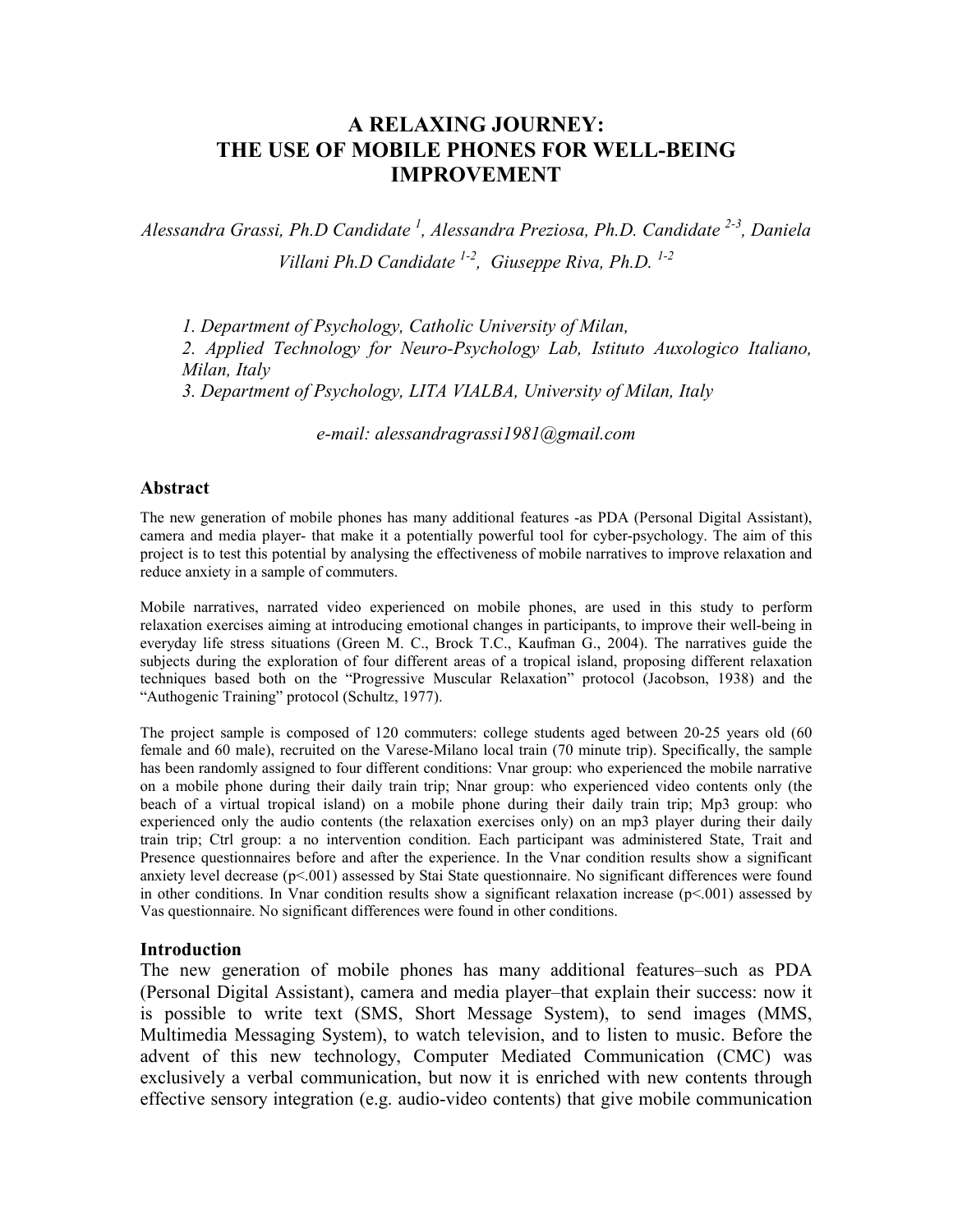an emotive value and allows stimulation, in a global way, three of the four senses: hearing, sight, touch. These innovations make the mobile phone a potential powerful tool for cyber-psychology. The aim of this project is to investigate the efficacy of the mobile phone as a positive emotion induction instrument. In this context "emotion" corresponds to phenomena that suddenly arise and involve the whole person (Legrenzi, 1997). The relationship between an event and the individual interest for the event itself generates an emotion. Each emotion is linked to a particular situation, defined as an emotional antecedent, which activates the subject and modifies his reaction (Lazarus, 1966). From this point of view it is important to use a specific narrative to increase the interaction and the emotional elicitation in a subject inside a virtual context. In this particular case the subjects' emotional answers will be analysed with reference to the presentation of video content on the mobile phone, presented with a specific mobile narrative, created to induce a relaxed sensation in a commuter sample. Narrative, in this sense, is used as a fundamental vehicle for emotion induction (Harvey, 1998) because it allows the subject to improve interaction with the surrounding environment.

In order to create a feeling of engagement in a particular virtual environment, Freeman (2003) studied Emotioneering techniques (32 categories). Emotioneering refers to a large body of narrative techniques that can create in the participant a deep sense of presence in the game or in other interactive experiences. Barfiel, Zeltzer, Sheridan and Slater (1995) define Presence as the "participant's sense of being there" in the virtual environment. Specifically, Lombard & Ditton (1997) analysed the sense of presence as a "perceptual illusion of non-mediation": through sense of presence, the participant forgets that his environment perception is mediated by new technologies. This concept is fundamental in order to create a deep sense of engagement between the subject and the virtual environment proposed.

The concept of sense of presence is used to analyse the engagement level of the participant in a specific task: the higher the sense of presence perceived during an activity, the higher the subject's engagement will be during this activity (Riva, 2004). Usability is the fundamental characteristic that a medium must have to be able to activate a higher sense of presence in the user (Norman, 2004). This concept is related to the importance of technology to be "invisible to user" (Riva, 2004), in order to give to the participant the possibility to concentrate only on the task required rather than on the media used. Sense of presence and narrative are two related concepts: one of the instruments to increase sense of presence in a participant is to use a good narrative (Riva, 2004).

Starting from this remark, mobile narrative has been used in the protocol of this study. Mobile narratives, narrated video experienced on mobile phones, are used in this study to perform relaxation exercises aiming at introducing emotional changes in the participant, improving well-being in stressful situations in everyday life (Green M. C., Brock T.C. & Kaufman G., 2004). The narratives guide the subjects during the exploration of four different areas of a tropical island proposing different relaxation techniques based both on the "Progressive Muscular Relaxation" protocol (Jacobson, 1938) and the "Authogenic Training" protocol (Schultz, 1977).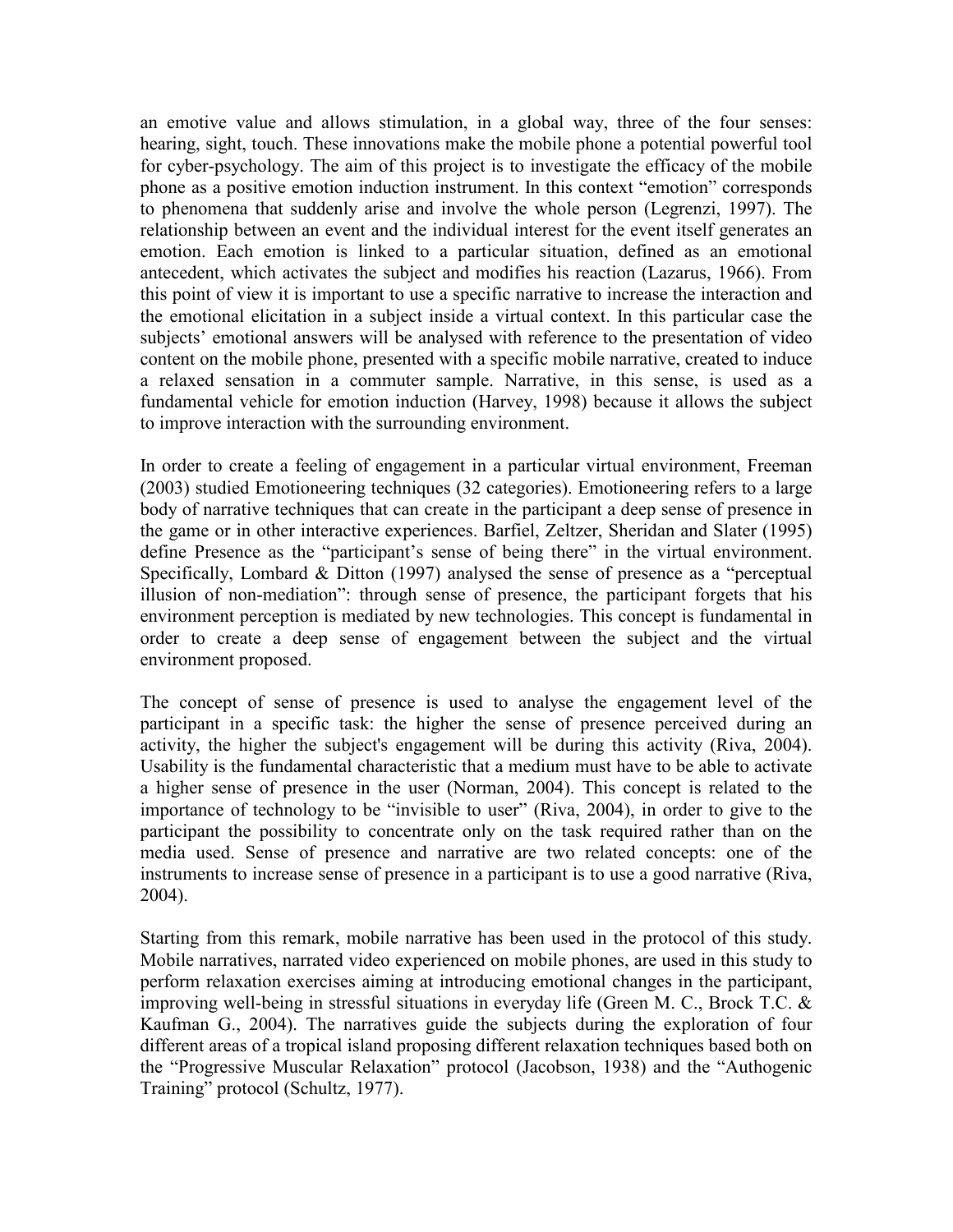The aim of this research is to check if a narrative experience, associated with video content, can influence emotional subject state. This research is the second part of a pilot study (Preziosa, Grassi, Villani, et al, 2005) aimed at analysing the efficacy of mobile narratives implemented on mobile phone to induce a state of relaxation. Authors have decided to replicate this study by adding an Mp3 condition, an audio only content condition, for better understanding the efficacy and the importance of mobile narrative compared with the video only content.

In particular, authors want to investigate if mobile narratives that guide subjects in a mediated experience, related to video content presented on mobile phone, could induce emotional changes in a subject. Specifically, authors want to study if a mobile narrative could bring a significant anxiety decrease and improve a deeper sensation of relaxation in the user. Besides, researchers want to understand if mobile narrative induces a higher sense of presence during video presentation. For this reason, anxiety level, relaxation level and sense of presence will also be measured in a condition lacking narrative content.

# **Methods**

## Experimental design

This study has a mixed design (4x2). The first independent variable refers to experimental intervention and is measured between subjects on four levels: video and audio content (Vnar); only video content (Nnar); only audio content (Mp3); control group (Ctrl). The second independent variable refers to time as unit of measure (pre and post intervention) with repeated measures analysis. It is a within subjects analysis.

In this study four conditions were compared: Vnar (mobile narrative condition): video content of a virtual island associated with audio content; Nnar: video content of a virtual island; MP3: audio content; Ctrl: no intervention group.

Dependent variables:

- Emotional state dimension:
- Emotional trait dimension;
- Sense of presence.

## Sample

The sample is composed of 120 subjects (60 female and 60 male), university commuter students, aged between 20-25 ( $M = 23,27, \pm 1,38$ ). The sample has been randomly divided into four conditions: Vnar, Nnar; mp3 and Ctrl group; each group is composed of 30 subjects. No difference among groups was found before the intervention.

## Protocol

The experimental protocol aims to increase a relaxed sensation in a commuter sample during their daily train trip. Procedure is organized in four sessions performed during two consecutive days, each one lasting 10 minutes. In Vnar and Nnar conditions video contents present four different parts of a virtual island, two daytime scenes and two nightime scenes, a wave's sound in background is associated to those experiences. In Vnar condition video contents are associated with audio contents: a narrative guide subject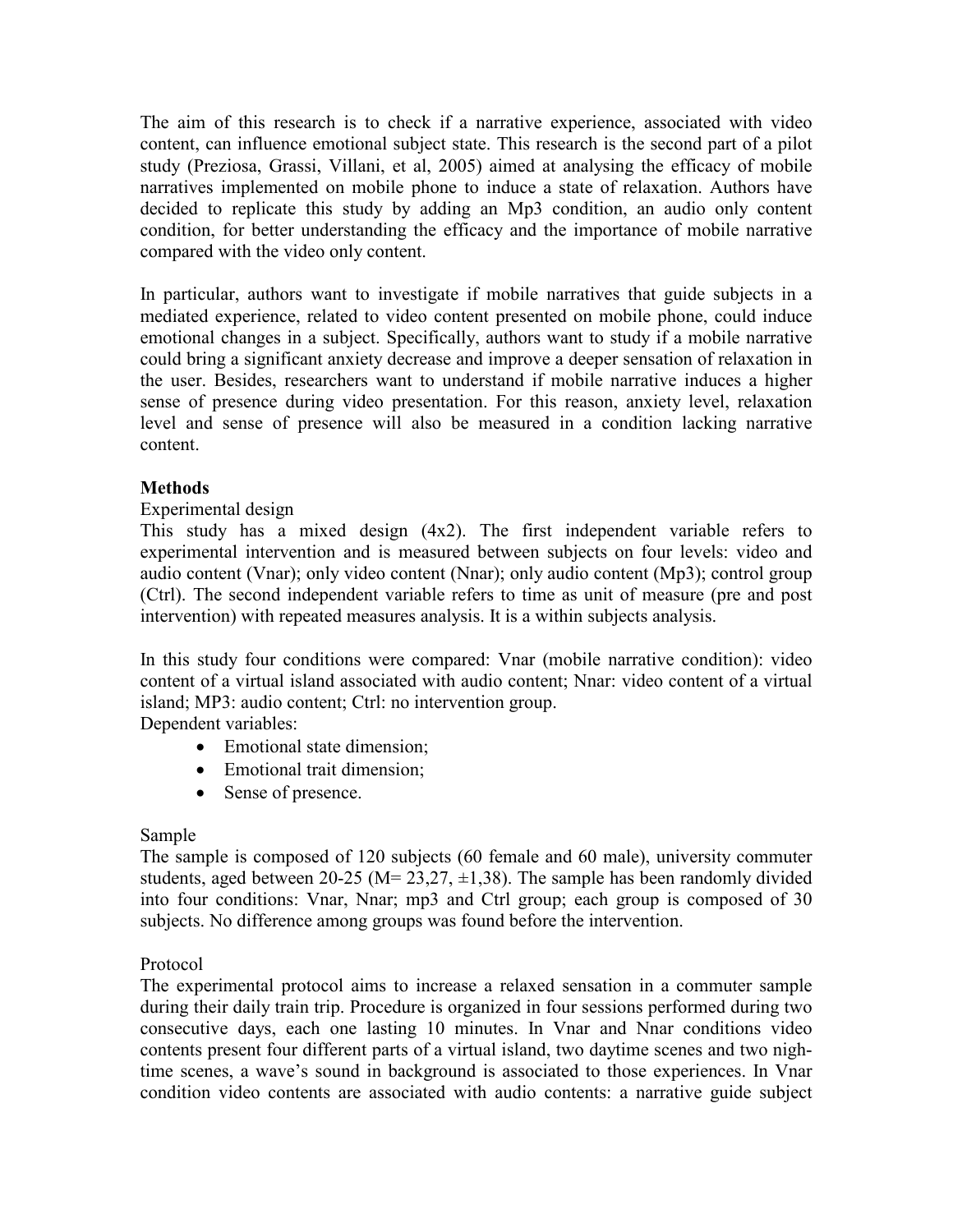during the island exploration and the fulfilment of the relaxation exercises. In Mp3 condition subject tests only the audio contents. Consecutive video sceneries, in both Vnar and Nnar conditions, are presented along with audio content. Audio contents are the same as in Mp3 condition. Ctrl group had only to complete the questionnaire battery without being administered any intervention.

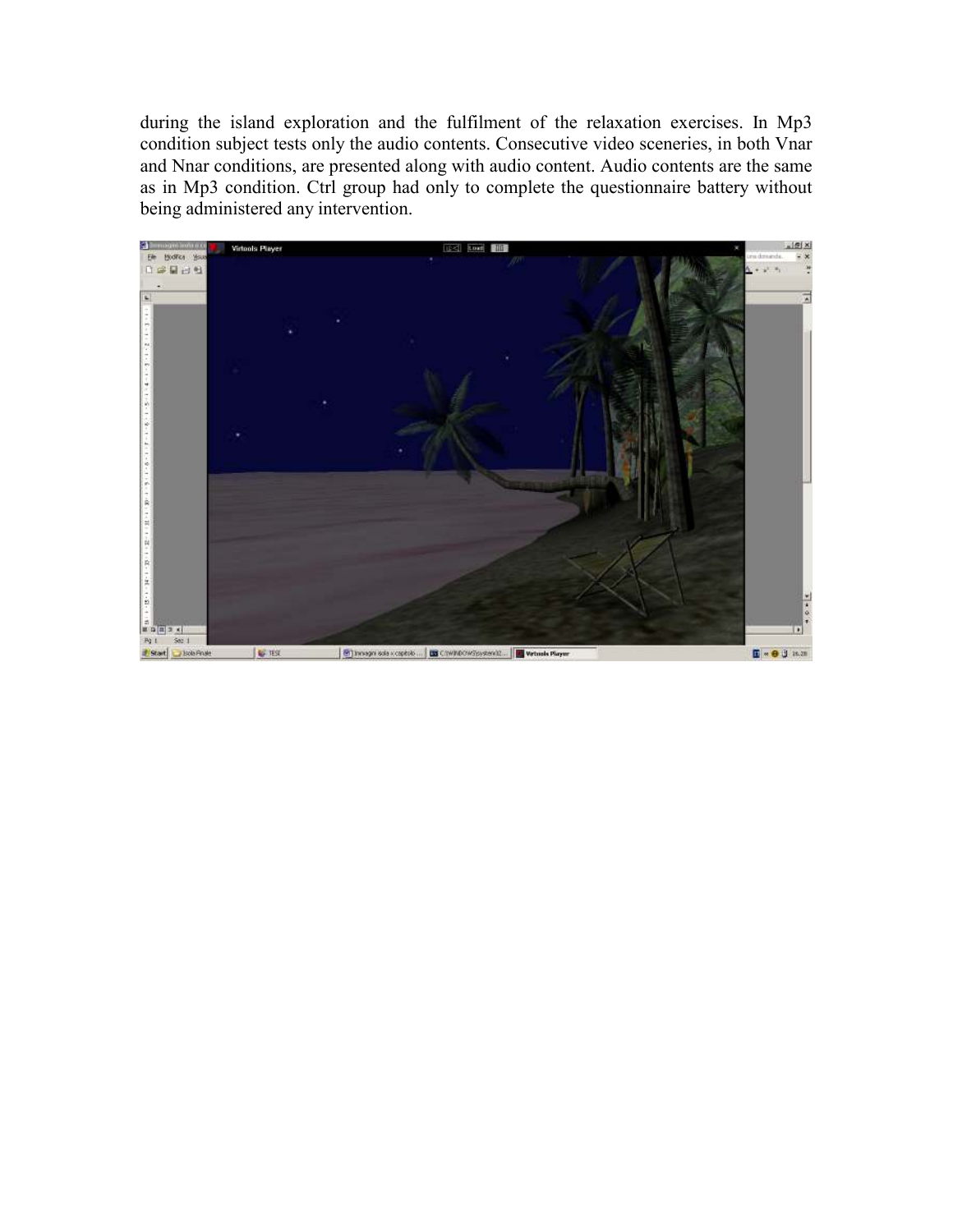

#### Session 1: beach 1, daytime scenery.

The subject, at the end of a short island exploration, is invited to sit down on a deck chair on the shore. In front of him is a relaxing landscape: ocean waves, a beautiful sunshine and a few seagulls flying in the sky. Audio content guides the subject in some relaxation exercises: breath control exercises, following wave movements, and arm relaxation exercises where the subject has to move his shoulders slowly.

Session 2: cloud, nighttime. Subject is invited to sit down on a deck chair to watch a big cloud in the sky, which slowly expands and narrows itself. Subject is invited to do breath exercise following the cloud's slow movement. Relaxation exercises concern the lower body parts; the subject has to concentrate his attention on his legs. He has to slowly swing his weight from foot tip to heel and vice versa.

#### Session 3: waterfall, daytime scenery.

The waterfall is surrounded by a ridge of mountains. At the end of the waterfall a small river flows to the sea. A few leaves float slowly on the river. Those leaves represent the subject's worries of the day. The subject is invited to perform some breath control exercises and neck relaxation exercises, following the voice narrative.

#### Session 4: beach 2, nighttime scenery.

After a short island exploration, the subject is invited to sit down on a deck chair in front of the sea. Waves arrive slowly on the shore, and a light breeze moves palms. The subject is invited to do breath exercises following wave movement. Subject also has to draw little circles in the sand with his foot for sweetly stimulating his legs.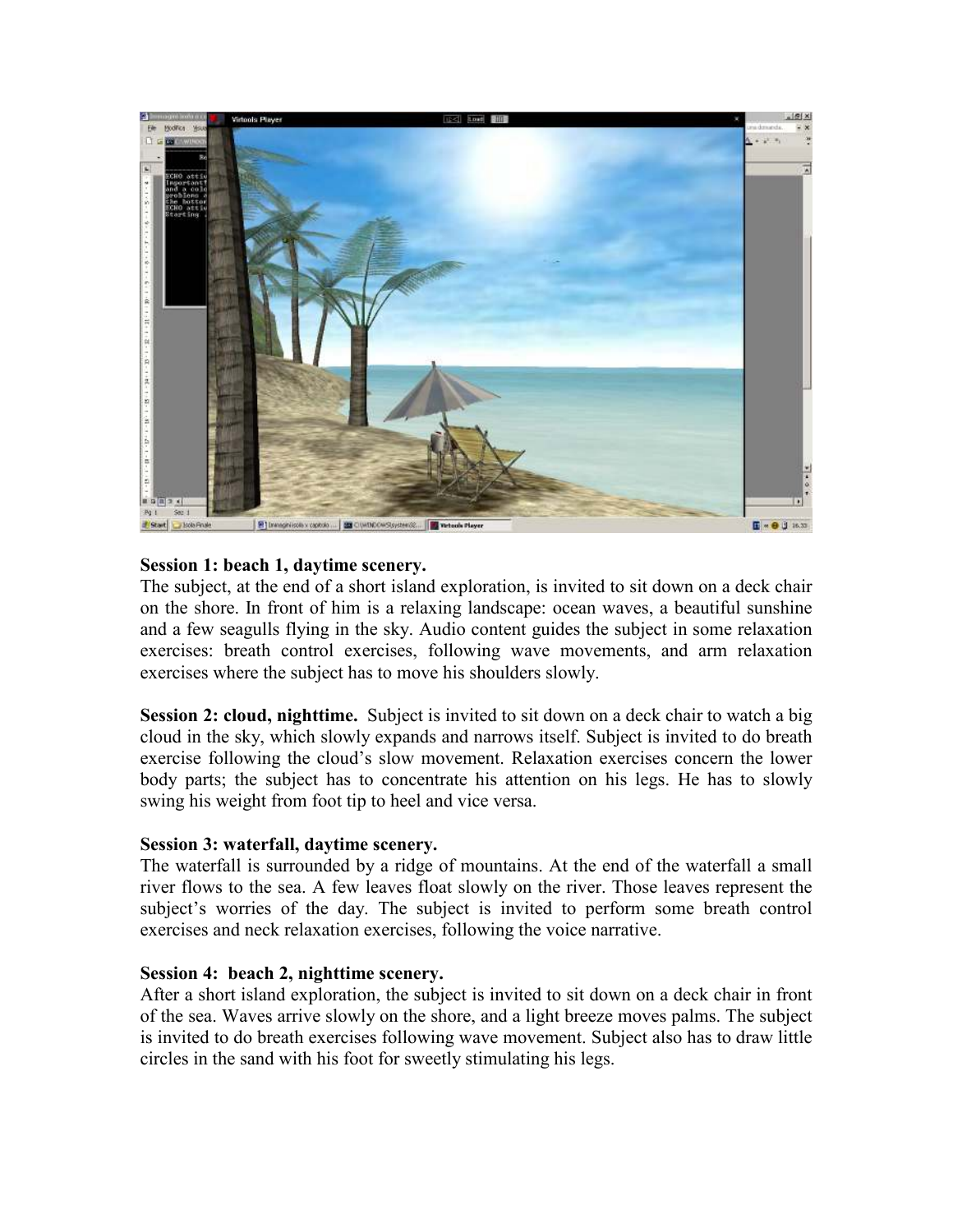Narrative during these four experiences is based on Progressive Muscolar Relaxation, Jacobson's protocol (1938), and on Autogenic Training, Schultz's protocol (1969). At the end of each session subjects had to complete a questionnaire battery to measure their anxiety, relaxation and presence level.

Material

- 1 4 Motorola A925, display 208x320: mobile phones with UMTS technology. Headphones were used;
- 2 4 videos representing a virtual island. Videos are associated with a specific narrative and to a musical background that reproduces sea waves;
- 3 6 Mp3 to support the audio condition. Headphones were used.

# **Measures**

Three different kinds of questionnaires are used in this study: State questionnaires, trait questionnaires and presence questionnaires. The questionnaires are submitted on paper. State Questionnaires:

- 1 STAI (State-Trait Anxiety Inventory, Spielberger, Gorush & Lushene, 1970). This questionnaire aims to measure state anxiety level with 20 items;
- 2 PANAS (Positive Affect Negative Affect Scale, Watson, Clark & Tellegen, 1988) This questionnaire is composed of 20 adjectives. Subject has to decide, referring to a likert 5 point scale, how a particular adjective describes him;
- 3 VAS (Visual Analogue Scale, Gross & Levenson, 1995). This questionnaire is composed by 8 adjectives that describe subject's emotion.

Presence Questionnaires:

- 1 UCL-SUS (Slater, Usoh & Steed, 1994) The aim of this questionnaire is to analyse subject's sense of presence perceived in relation to the mediated experience. The questionnaire is composed of 3 items.
- 2 ITC-SOPI (Lessiter, Freeman, Keogh & Davidoff, 2001) This questionnaire is composed of 44 items, divided into 4 scales: Spatial presence, Engagement, Ecological Validity, Negative Effects. The aim of this questionnaire is to measure sense of presence in a mediated environment.

Trait Questionnaires:

- 1 COPE (Coping Orientation to Problems Experience, Sica, Novara, Dorz & Sanavio 1997) The aim of this questionnaire is to analyse different coping skills. This questionnaire is composed of 60 items, divided into five scales: social support, positive attitude, avoidance strategies, problem advice, religion.
- 2 Generalized Self-Efficacy scale, Schwarzer & Jerusalem, 1995) The aim of this questionnaire is to measure self efficacy subject level. It is composed of 10 items.
- 3 STAI Y, in the trait version. This questionnaire is composed of 20 items.

## Procedure

Vnar and Nnar conditions follow the same procedure. The difference among the three groups is in the kind of intervention they are submitted to: in Vnar group subjects are invited to watch mobile narratives on a mobile phone; in Nnar group subjects are invited to watch only the video contents on the mobile phone; in Mp3 group subjects are invited to listen to only the audio contents through Mp3.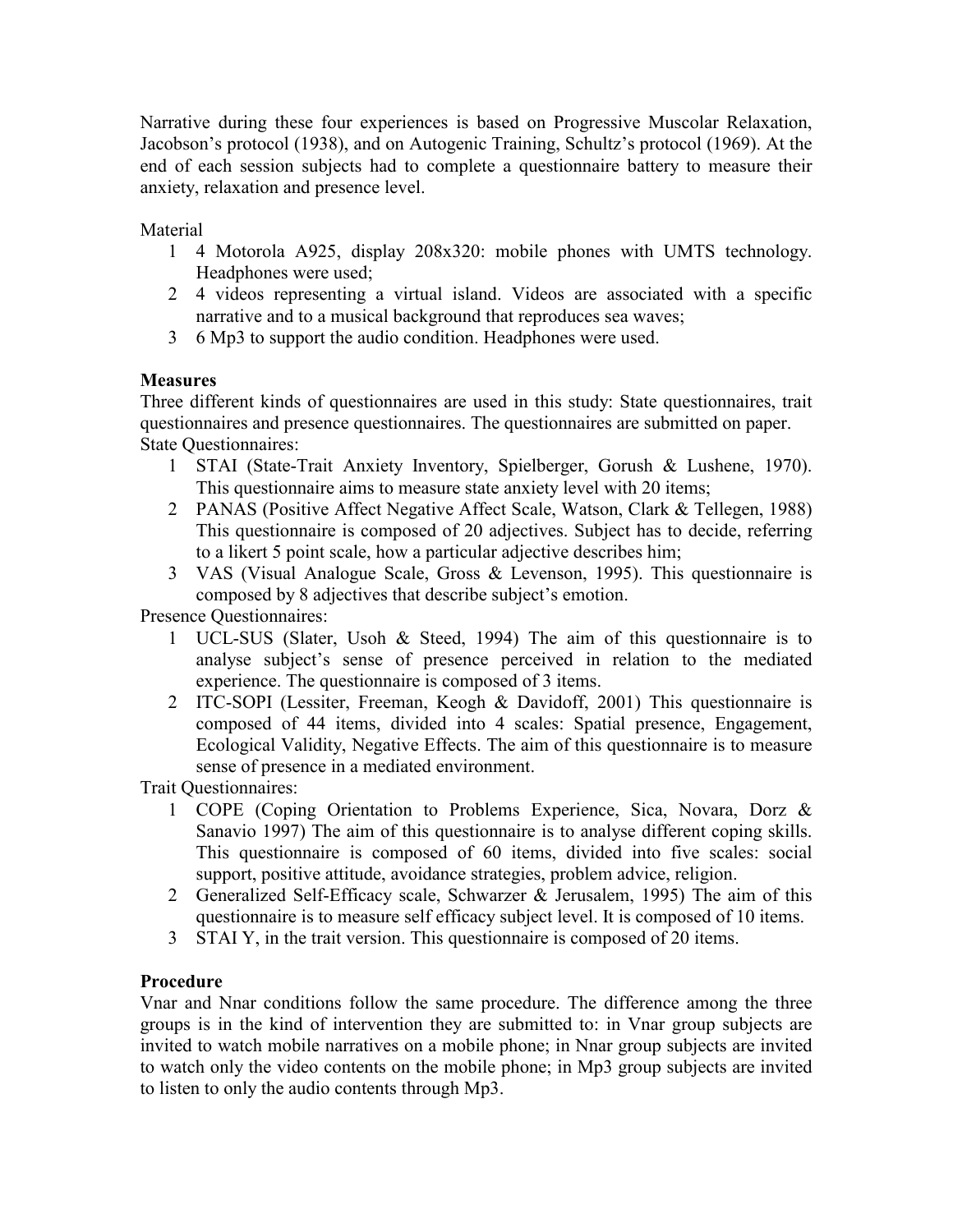On the first day of the experiment, during a morning train trip, the subject has to complete baseline questionnaires: Stai State, Vas, PANAS, Stai Trait, Cope, and Self Efficacy. At the end of the submission he has to experience the mediated experience during his train trip. During the evening train trip, the subject has to watch the second mediated experience and then submit a new questionnaire battery: Stai State, Vas, PANAS, UCL-Sus, ITC-Sopi. During the second and last day of the experiment on the train, the participant has to submit another questionnaire battery: Stai State, Vas, Panas; and then he has to experience the third mediated experience. During his evening train trip the user has to submit the fourth and last mediated experience and then to complete the following questionnaires: Stai State, Vas, PANAS, UCL-Sus, ITC-Sopi, Stay Trait, Cope, Self efficacy.

Procedure for the Mp3 condition is the same as in Vnar and Nnar conditions, but in the questionnaires submitted there aren't Presence questionnaires: UCL-Sus and ITC-Sopi questionnaires. During the morning train trip on the first day of the experiment and during the evening train trip on the second and last day of the experiment, participants of the Ctrl group have to submit the following questionnaires: Stai State, Vas, PANAS, Stai Trait, Cope, Self efficacy. Ctrl group had only to complete the questionnaire battery without being administered any intervention. The sample has always taken the same train for the duration of the experiment, the train they usually take to go to university.

#### **Results**

At first, data have been analyzed for normality and distribution control, kurtosis and skewness control and the absence of significant differences between groups before the intervention. At first repeated measures ANOVA have been made to analyze time influence between the beginning and the end of the intervention. Afterwards a between subjects analyses has been made to understand the possible differences between groups. The "State" dependent variables showed a significant variance in time. Repeated measures Anova results, in Stai State questionnaire, show significant differences in time  $(F_{(3,114)}= 4,646, p< .05)$  and in time x condition  $(F_{(3, 348)}= 6,194, p< .005)$  referring to anxiety level. Means were compared in graphic n.1 and in table 1.



Graphic n. 1 Stai state questionnaire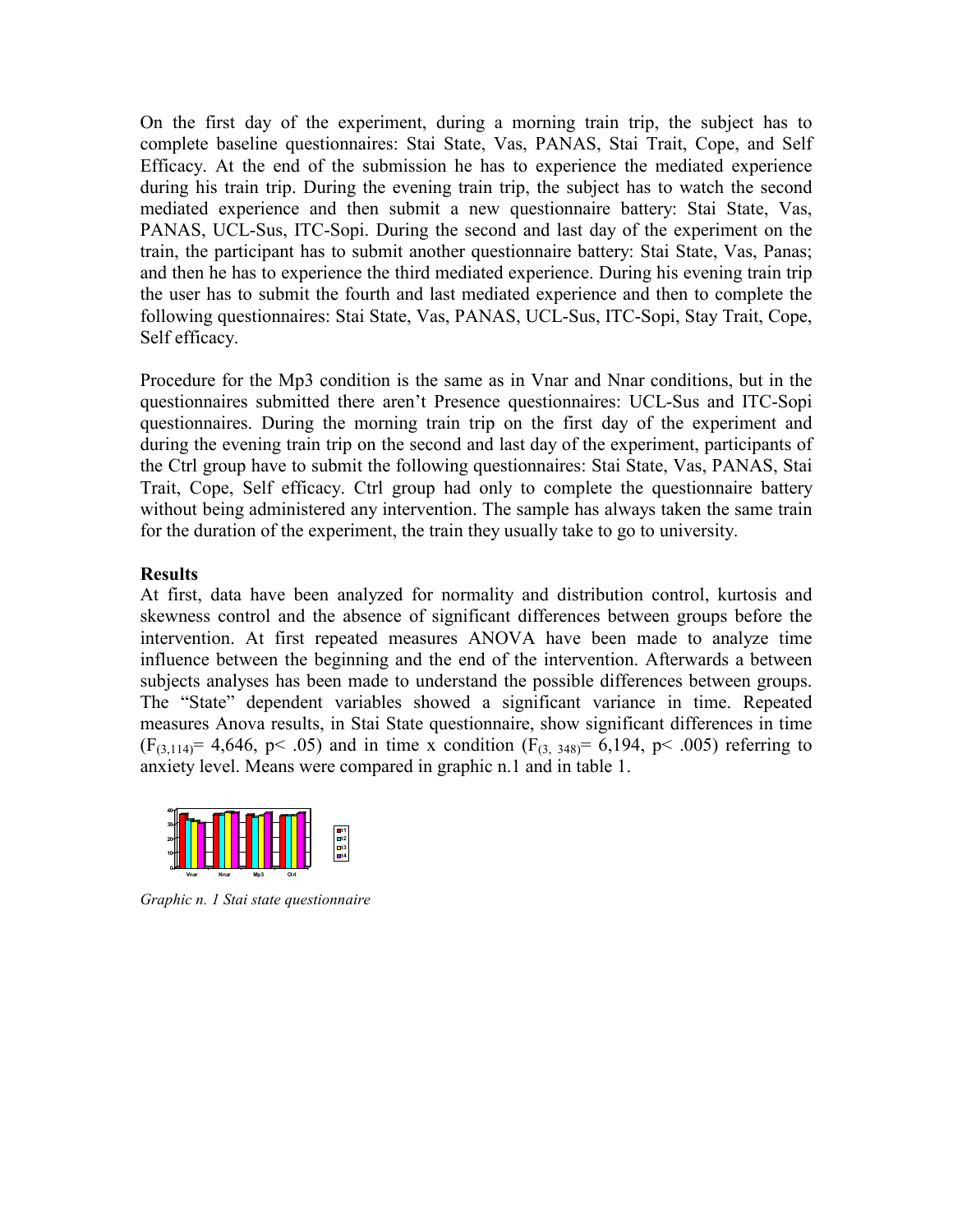| Time           | Cond           | Mean  | Std.      |
|----------------|----------------|-------|-----------|
|                |                |       | Deviation |
| T1             | 1              | 37,10 | 6,47      |
|                | $\frac{2}{3}$  | 36,77 | 9,07      |
|                |                | 36,13 | 7,04      |
|                | $\overline{4}$ | 36,63 | 8,36      |
| T <sub>2</sub> | $\mathbf{1}$   | 33,37 | 4,91      |
|                | $\frac{2}{3}$  | 36,93 | 8,60      |
|                |                | 36,13 | 6,78      |
|                | $\overline{4}$ | 35,20 | 7,73      |
| T <sub>3</sub> | $\mathbf{1}$   | 32,20 | 6,18      |
|                | $\frac{2}{3}$  | 38,37 | 10,36     |
|                |                | 36,13 | 7,04      |
|                | $\overline{4}$ | 36,20 | 10,35     |
| T <sub>4</sub> | $\mathbf{1}$   | 30,63 | 4,61      |
|                | $\frac{2}{3}$  | 37,87 | 8,97      |
|                |                | 37,93 | 7,30      |
|                | $\overline{4}$ | 37,70 | 13,20     |

 $(tab. 1)$ 

Contrast analysis shows a significant difference in the interaction Time x Condition, assessed by Stai State questionnaire (table 2).

| Time          | Mean Square | F      | Sig. |
|---------------|-------------|--------|------|
| Level 1 vs 4  | 458,431     | 14,261 | .000 |
| Level 2 vs 4  | 162,697     | 5,793  | .001 |
| Level 3 vs 4  | 78,142      | 3,238  | .025 |
| $(4 - 1 - 2)$ |             |        |      |

(tab. 2)

Means results demonstrate that Vnar condition shows a significant anxiety level decrease in time, assessed by Stai State Questionnaire. This anxiety decrease is not significant in Nnar, Mp3 and Ctrl conditions. In these conditions mean shows an anxiety level increase in the time.

Looking at these results is possible to argue that the audio and video contents, proposed on the mobile phone, are effective to reduce the anxiety level in a commuter sample.

A significant anxiety decrease in Vnar condition is confirmed also by VAS Questionnaire analyses. For the "anxiety" item in the Vnar condition, an anxiety level decrease is confirmed. Repeated measure Anova results show a significant decrease of anxiety level in "anxiety" item  $(F_{(3, 348)} = 12,904; p<0.01)$ . Means were compared in graphic n.2 and in table 3.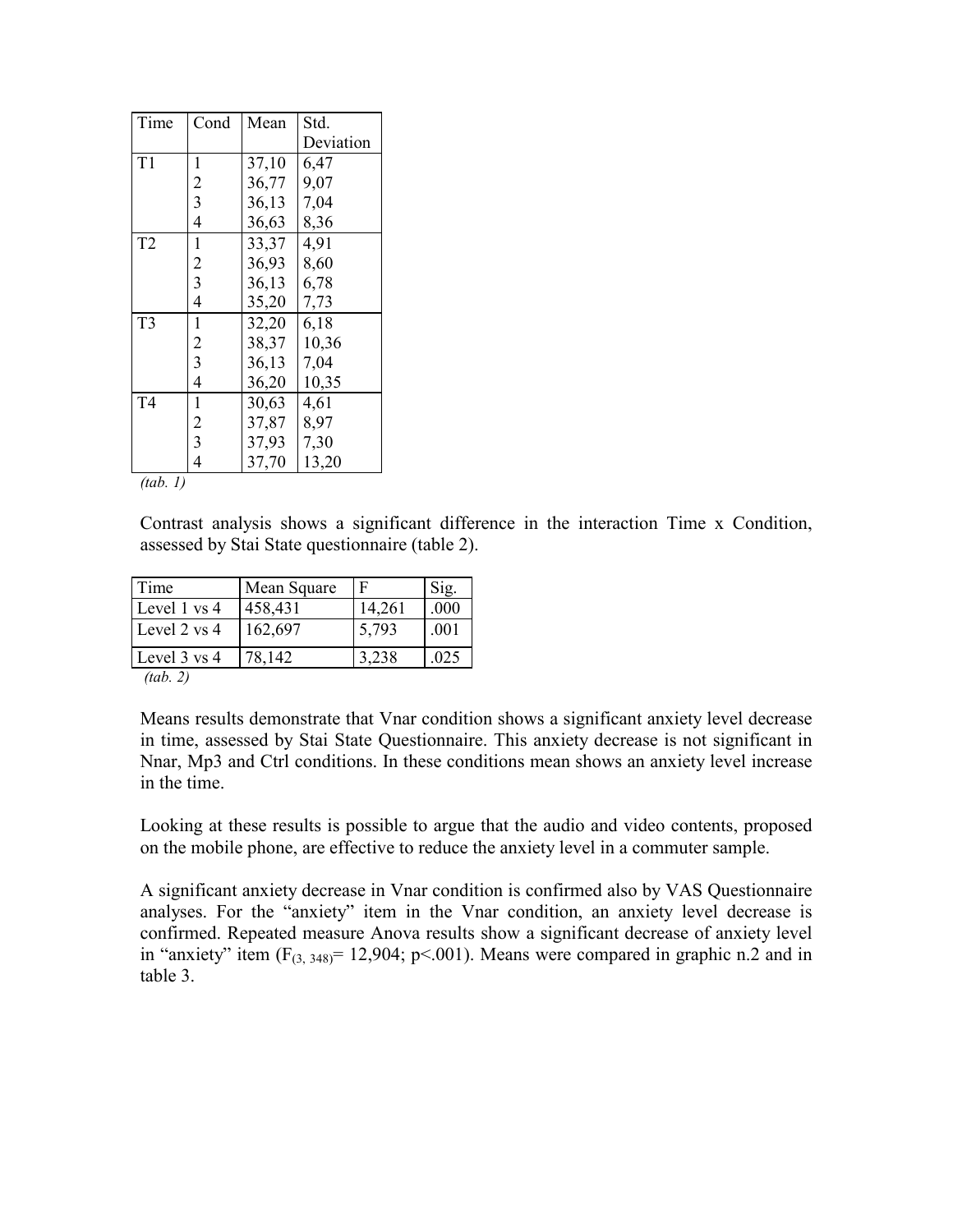Graphic n. 2 Vas questionnaire item « anxiety »



| Time           | Cond                                       | Mean | Std.      |
|----------------|--------------------------------------------|------|-----------|
|                |                                            |      | Deviation |
| T1             | 1                                          | 2,60 | 1,04      |
|                | $\frac{2}{3}$                              | 2,13 | 1,28      |
|                |                                            | 3,00 | 1,46      |
|                | $\overline{4}$                             | 2,27 | 1,17      |
| T <sub>2</sub> | $\mathbf{1}$                               | 2,03 | 1,07      |
|                |                                            | 2,10 | 1,21      |
|                | $\begin{array}{c} 2 \\ 3 \\ 4 \end{array}$ | 2,57 | 1,17      |
|                |                                            | 2,40 | 1,19      |
| T <sub>3</sub> | $\mathbf{1}$                               | 1,50 | ,82       |
|                | $\frac{2}{3}$                              | 1,83 | 1,02      |
|                |                                            | 2,20 | 1,10      |
|                | $\overline{4}$                             | 2,27 | 1,17      |
| T <sub>4</sub> | $\mathbf{1}$                               | 1,37 | ,76       |
|                | $\begin{array}{c} 2 \\ 3 \\ 4 \end{array}$ | 1,90 | 1,18      |
|                |                                            | 2,30 | 1,26      |
|                |                                            | 2,40 | 1,19      |

 $(tab. 3)$ 

Contrast analysis, as illustrated in table number 4, shows the efficacy of the intervention as a great decrease in anxiety level, specifically between the first and the third time.

| Time         | Mean Square | F      | Sig. |
|--------------|-------------|--------|------|
| Level 1 vs 4 | 31,008      | 31,973 | .000 |
| Level 2 vs 4 | 9,633       | 11,481 | .001 |
| Level 3 vs 4 | .208        | .176   | ,676 |
| (tab. 4)     |             |        |      |

Besides, results show a significant anxiety level decrease in Nnar and Mp3 conditions, but with lower values compared to Vnar condition.

Relaxing variable, assessed by Vas Questionnaire in "Relax" item, shows a significant difference in time x conditions  $(F_{(9,348)}= 6,949, p< .001)$ . Means are shown in table number 5 and in graphic number 3.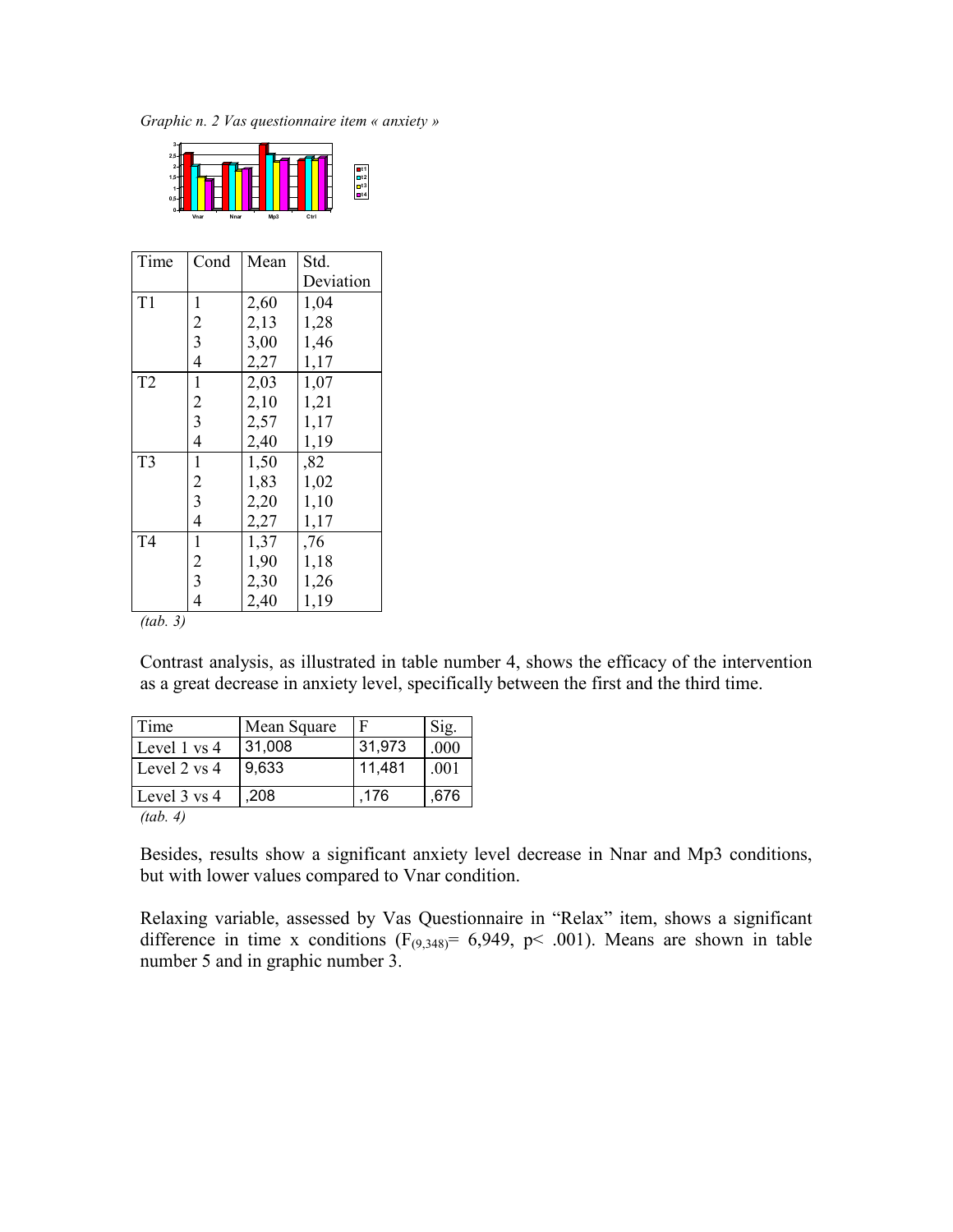| Time           | Cond                                       | Mean | Std.      |
|----------------|--------------------------------------------|------|-----------|
|                |                                            |      | Deviation |
| T1             | 1                                          | 3,80 | 1,03      |
|                |                                            | 4,13 | 1,25      |
|                | $\frac{2}{3}$                              | 3,67 | 1,09      |
|                | $\overline{4}$                             | 3,60 | 1,38      |
| T <sub>2</sub> | $\mathbf{1}$                               | 4,73 | 1,14      |
|                |                                            | 3,87 | 1,17      |
|                | $\frac{2}{3}$                              | 3,90 | 1,21      |
|                | $\overline{4}$                             | 3,47 | 1,25      |
| T <sub>3</sub> | $\mathbf{1}$                               | 4,97 | 1,16      |
|                | $\frac{2}{3}$                              | 3,63 | 1,45      |
|                |                                            | 3,70 | 1,47      |
|                | $\overline{4}$                             | 3,60 | 1,38      |
| T <sub>4</sub> | $\mathbf{1}$                               | 5,17 | 1,32      |
|                |                                            | 3,70 | 1,09      |
|                | $\begin{array}{c} 2 \\ 3 \\ 4 \end{array}$ | 3,60 | 1,52      |
|                |                                            | 3,47 | 1,25      |



Graphic n. 3 Vas questionnaire item «relax »

(tab. 5)

In Vnar condition there is a significant relaxation level increase from the beginning to the end of the intervention. In the other conditions there isn't a significant change. These results are confirmed by the contrast analysis of time x conditions interaction (table number 6).

| Time         | Mean Square | F      | Sig. |
|--------------|-------------|--------|------|
| Level 1 vs 4 | 19,433      | 10,079 | .000 |
| Level 2 vs 4 | 3.053       | 4,930  | .003 |
| Level 3 vs 4 | .719        | .714   | .545 |

(tab. 6)

Presence questionnaire, UCL-Sus and ITC-Sopi questionnaires were administered in Vnar and Nnar conditions. Sus questionnaire results show a significant difference in sense of presence between t2, answers gotten during the baseline presence questionnaires, and t4, answers at the end of the intervention  $(F<sub>(1.58)</sub> = 6,938, p<.05)$ . Means were compared in table number 7. In Vnar condition results show a significantly higher value for sense of presence from the beginning to the end of the intervention, as shown in contrast analysis in table number 8.

| Time | Cond | Mean             | Std.      |
|------|------|------------------|-----------|
|      |      |                  | Deviation |
| T2   |      | $3,97$<br>$2,47$ | 1,30      |
|      |      |                  | 1,11      |
| T4   |      | 4,33<br>2,43     | 1,12      |
|      |      |                  | 1,45      |

(tab 7)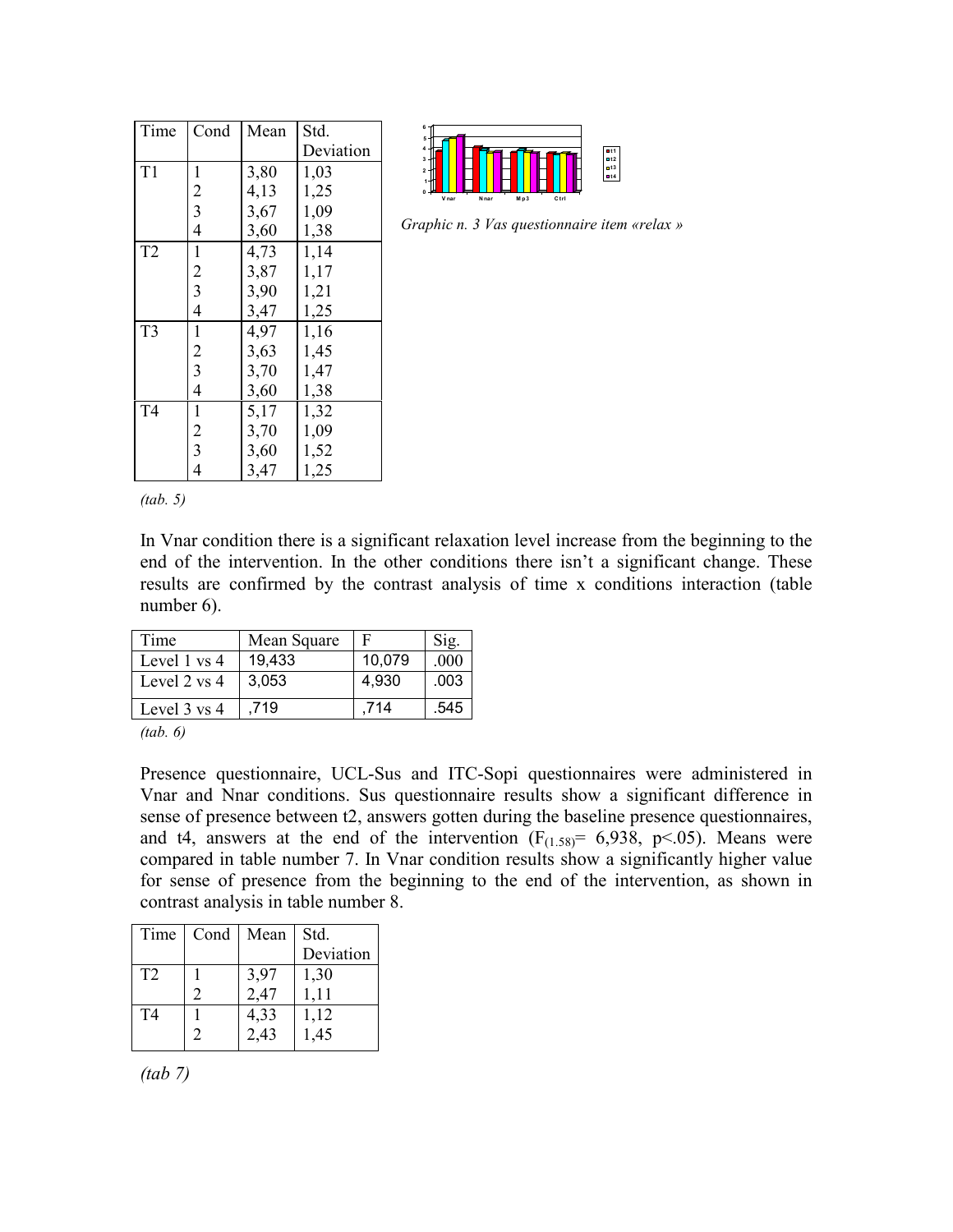| <sub>1</sub> me | Mean Square |       |  |
|-----------------|-------------|-------|--|
| Level 2 vs 4    | 1,667       | 6,938 |  |
|                 |             |       |  |

 $(tab 8)$ 

Questionnaire results show significant differences in the anxiety level in the interaction between time and conditions  $(F_{(3,116)} = 5,072, p<0.05)$ . As means and contrast analysis illustrate (table number 9 and 10) at the end of the treatment Vnar condition shows a significant anxiety level decrease compared to other conditions. These results are not confirmed in the other conditions. In particular in Nnar and Mp3 conditions results show a little anxiety level increase.

Stai Trait

| Time           | Cond | Mean  | Std.      |  |
|----------------|------|-------|-----------|--|
|                |      |       | Deviation |  |
| T <sub>1</sub> |      | 39,27 | 8,65      |  |
|                | 2    | 41,33 | 12,25     |  |
|                | 3    | 41,20 | 10.83     |  |
|                | 4    | 38,57 | 8,28      |  |
| T4             |      | 36,33 | 9,58      |  |
|                | 2    | 42,20 | 11,95     |  |
|                | 3    | 41,63 | 11,59     |  |
|                | 4    | 38,30 | 7,65      |  |
| (tab. 9)       |      |       |           |  |
|                |      |       |           |  |

| Time         | Mean Square |       |      |
|--------------|-------------|-------|------|
| Level 2 vs 4 | 1.667       | 6,938 | .011 |
| (tab 10)     |             |       |      |

Self efficacy Questionnaire shows significant differences in self efficacy state among the conditions  $(F_{(3,116)} = 10,404, p<0.01)$ . As means and contrast analysis illustrate (table number 11 and 12) at the end of the treatment Vnar condition shows a significant increase of self-efficacy state. Results do not confirm this positive change in the other conditions.

| Time           | Cond | Mean  | Std.      |
|----------------|------|-------|-----------|
|                |      |       | Deviation |
| T <sub>1</sub> |      | 29,57 | 3,78      |
|                | 2    | 28,63 | 3,91      |
|                | 3    | 29,03 | 2,71      |
|                | 4    | 28,93 | 2,99      |
| T <sub>4</sub> |      | 31,10 | 3,67      |
|                | 2    | 28,67 | 4,12      |
|                | 3    | 28,80 | 2,94      |
|                |      | 29,30 | 2,83      |

 $(tab. 11)$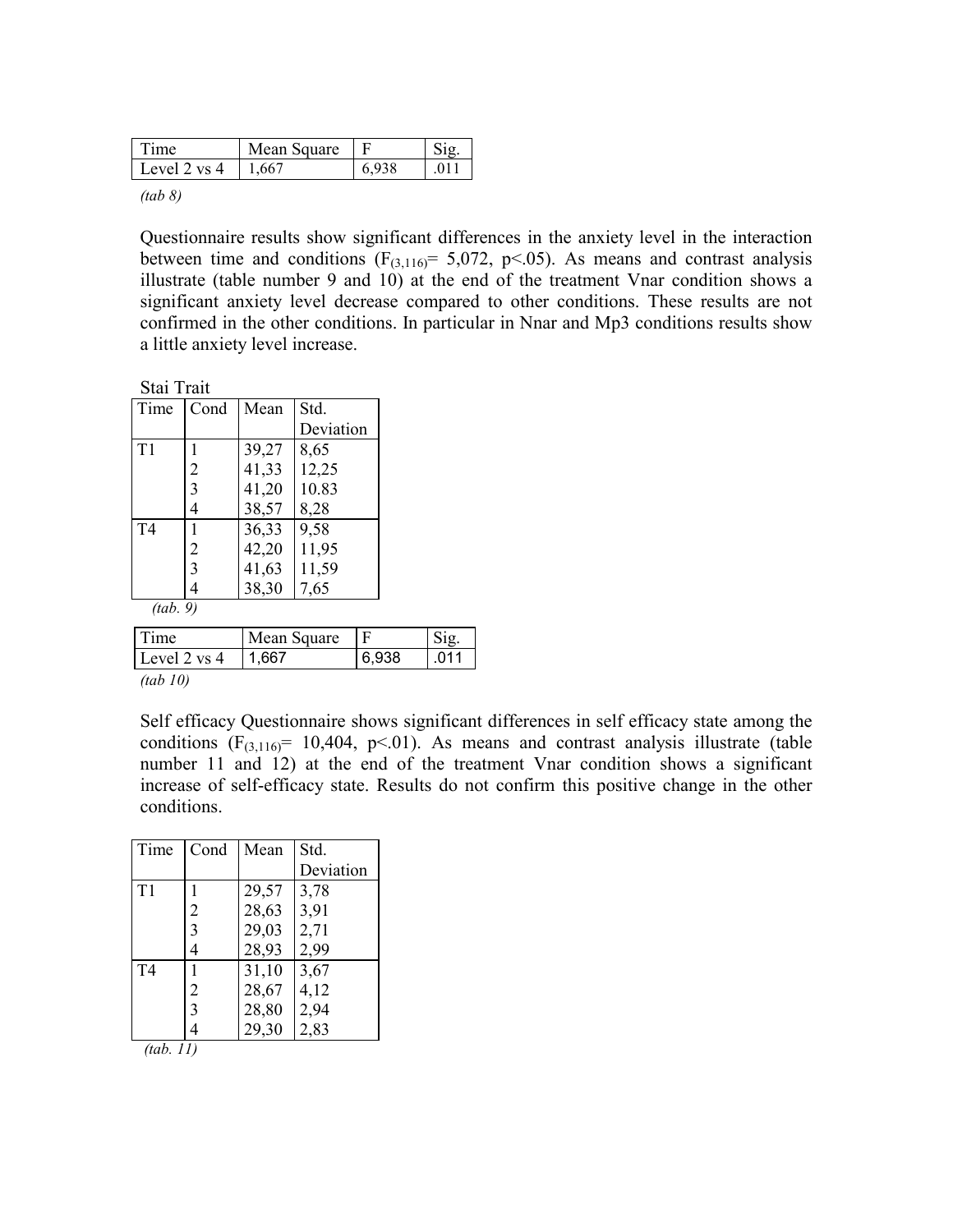|                        | Mean Square |                |
|------------------------|-------------|----------------|
| Level 1 vs 4<br>18,186 |             | 10,404<br>.000 |

(tab. 12)

Coping results show a significant difference among conditions for Social Support variable ( $F_{(3,116)}$ = 3,790, p<.05). Specifically, as means and contrast analysis shows (table number 13 and 14), there is a significant increase in Vnar condition for Social Support, compared to other conditions.

| Time           | Cond           | Mean  | Std.      |  |
|----------------|----------------|-------|-----------|--|
|                |                |       | Deviation |  |
| T <sub>1</sub> |                | 31,17 | 6,64      |  |
|                | $\overline{2}$ | 31,13 | 8,59      |  |
|                | 3              | 30,67 | 8,08      |  |
|                |                | 31,60 | 7,72      |  |
| T <sub>4</sub> |                | 33,00 | 6,81      |  |
|                | $\overline{2}$ | 30,77 | 8,24      |  |
|                | 3              | 30,87 | 8,37      |  |
|                |                | 32,20 | 7.93      |  |

(tab. 13)

| Time         | Mean Square |        | $\mathrm{Sig}$ |
|--------------|-------------|--------|----------------|
| Level 1 vs 4 | 18,186      | 10,404 | .000           |
| (tab 14)     |             |        |                |

#### **Discussion**

The aim of this study was to investigate if a mobile narrative is able to induce positive emotions in a commuter sample. Specifically authors wanted to check if mobile narrative is able to induce a deep relaxation sensation and a significant anxiety sensation decrease. At first, authors compared differences found in questionnaire results among the four session intervention between conditions (Vnar, Nnar, Mp3 and Ctrl; within subjects analysis); then they compared differences among conditions (between subjects analysis). Within subjects analysis shows significant differences in time intervention assessed by State questionnaire, specifically in Stai State questionnaire and Vas questionnaire analysis. Stai State questionnaire results show a significant anxiety level decrease in the Vnar condition, not found in the other conditions. Results assessed by Vas questionnaire, for the item "anxiety", show a significant anxiety level decrease for all the experimental conditions (Vnar, Nnar and Mp3), but the higher result is found in Vnar condition. At the end of treatment, in the Ctrl group, results show an increase of anxiety level. Besides, data show the efficacy of mobile narrative (Vnar condition) for positive emotion induction compared to only audio content (Mp3), only video content (Nnar) and Ctrl condition. In fact data show a higher efficacy in time intervention in Vnar condition for relaxation variable, assessed by the Vas questionnaire. In the other experimental conditions, results do not show a significant relaxation sensation decrease. These results underline the efficacy of mobile narrative (audio content associated with video content) in emotion induction, in particular in relaxation induction. Audio contents presented to subjects of Vnar and Mp3 conditions were based on two different relaxation techniques: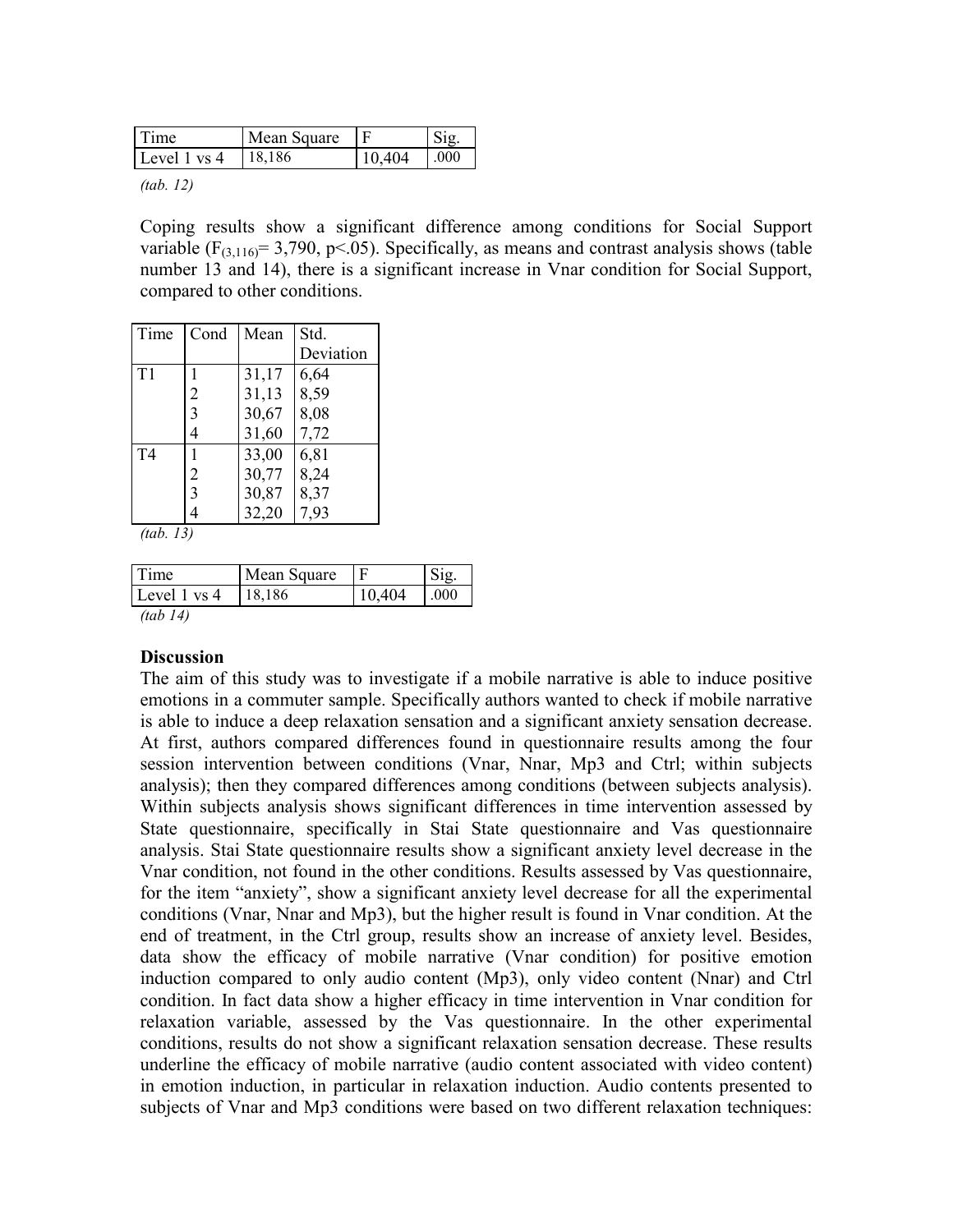the "Progressive Muscular Relaxation" protocol (Jacobson, 1938) and the "Authogenic Training" protocol (Schultz, 1977). The aim of audio contents was to induce in users a feeling of relaxation and to create in them a deep sense of presence in the environment proposed. In fact Sus questionnaire results show in the Vnar condition a significantly higher value for sense of presence between t2, answers gotten during the baseline presence questionnaire, and t4, the answer at the end of the treatment; results not found in Nnar condition (only audio content group). Besides, the ITS-Sopi questionnaire, for Spatial Presence variable, shows a significant difference between t2 and t4 in the Vnar condition. In the Nnar condition there weren't significant differences in time intervention. Finally Self-efficacy questionnaire results showed a significant self-efficacy increase only in Vnar condition. In the end, analysing these results, it is possible to confirm the efficacy of mobile narrative, supported on the mobile phone, to induce a positive emotional state in users, to improve their well being in stressful situations in everyday life and to create a deep sense of presence in the environment proposed.

#### **References**

- 1 Barfield W., Zeltzer D., Sheridan T.B., and Slater M., Presence and performance within virtual environments, chapter Virtual environments and advance interface design, pages 473–541. Oxford University Press, 1995.
- 2 Freeman D., "Creating emotion in games. The Craft and the Art of Emotioneering", New Riders, Indianapolis, 2003.
- 3 Green M. C., Brock T. C., Kaufman G. F., Understanding Media Enjoyment: The Role of Transportation Into Narrative Worlds Communication Theory, 14 (4), 311-327, 2004.
- 4 Gross J. J.& Levenson R. W., Emotion elicitation using films. Cognition and Emotion, 9, 87-108, 1995.
- 5 Harvey J. R., "Total relaxation, healing practices for body, mind e spirit", Kodansha international, New York, 1998.
- 6 Jacobson E., "Progressive Relaxation", The University of Chicago Press, Chicago, 1938.
- 7 Lazarus R. S., "Psychological Stress and the Coping Process", McGraw-Hill, New York, 1966.
- 8 Legrenzi P. (a cura di), "Manuale di psicologia generale", il Mulino, Bologna, 1997.
- 9 Lessiter, J., Freeman, J., Keogh, E., Davidoff, J., A cross-media presence questionnaire: The ITC-Sense of Presence Inventory. Presence: Teleoperators & Virtual Environments, 10, 282-298, 2001.
- 10 Lombard M. and Ditton. T At the Heart of It All: The Concept of Presence. Journal of Computer-Mediated Communication, 3(2), September 1997.
- 11 Norman D. A, "Emotinal design", Apogeo, Milano, 2004.
- 12 Preziosa, A., Grassi A., Villani D., Mantovani F., Waterworth J., Freeman J., Riva G., "Mobile narrative to improbe the quality of life: an experimental research", Cyberpsychology and behavior, pp 349-350, 8, n4, 2005.
- 13 Riva G., "Psicologia dei nuovi media", il Mulino, Bologna, 2004.